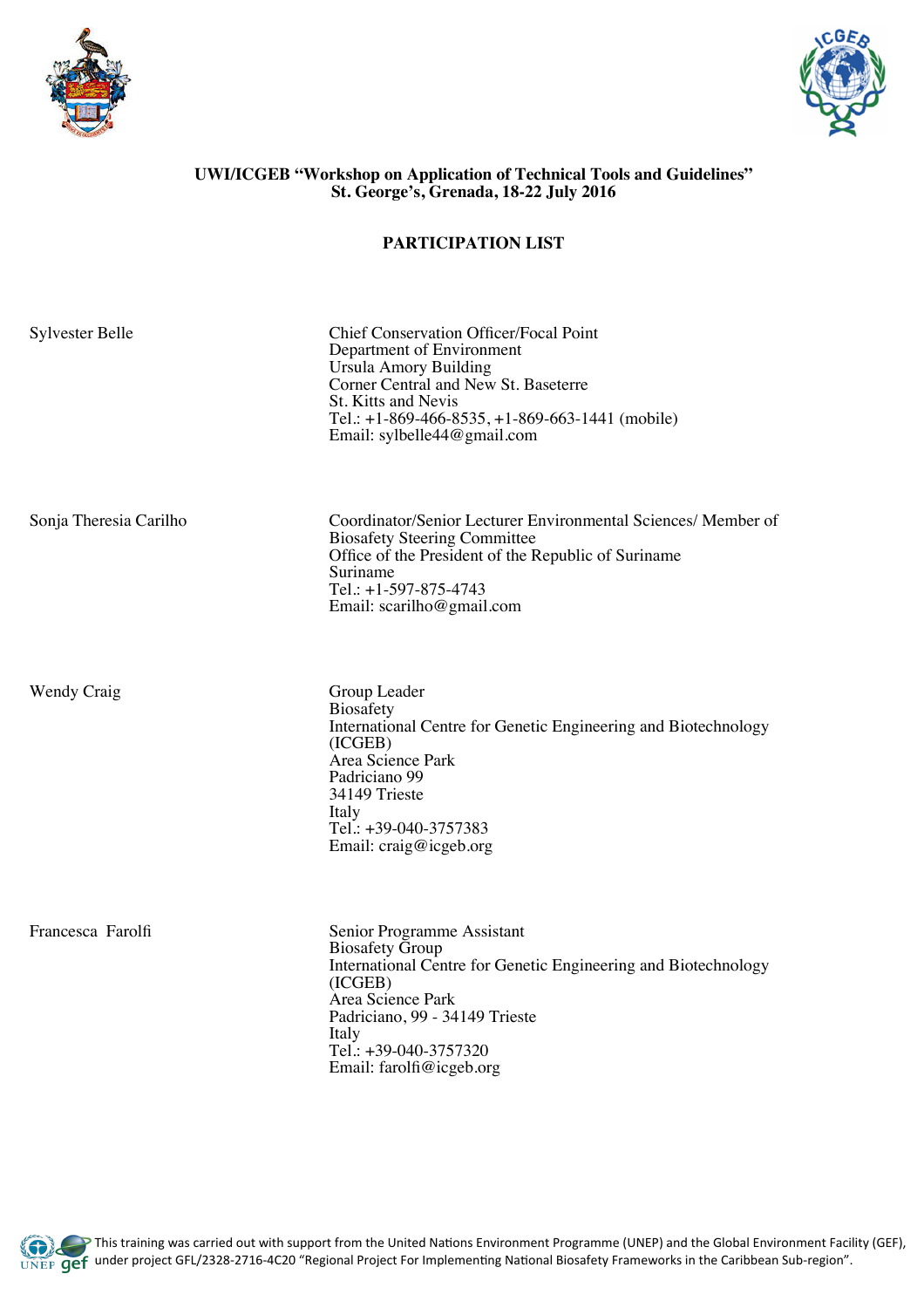| <b>Allison Haynes</b> |  |
|-----------------------|--|
|-----------------------|--|

Agronomist Ministry of Agriculture, Lands, Forestry, Fisheries & the Environment St. George's Grenada Tel.: +1-473-440-7135; +1-473-417-2693 Email: haspa80@yahoo.com

Andre Barry Innocent Deputy Director, Agricultural Services Ministry of Agriculture, Food Production, Fisheries, Cooperatives and Rural Development 5th Floor Sir Stanislaus James Building Waterfront, Castries Saint Lucia Tel.: +1-758-468-4155/24 Email: barry.innocent@govt.lc, ddas@govt.lc, barry140@hotmail. com

Regional Biosafety Project

The University of the West Indies

Email: Michelle.John@sta.uwi.edu,

regionalbiosafetyproject913@outlook.com

Office of Research

St. Augustine Trinidad and Tobago Tel.: +1-868-662-2002

Michelle John Regional Project Manager

Aria Johnson St. Louis **Head of Environment Division** Ministry of Agriculture, Lands, Forestry, Fisheries & the Environment Archibald Ave. St. George's Grenada Tel.: 1-473-403-2903, +1-473-440-3083 Email: ariajohnson1@gmail.com

Edwina Kirton-Pryce Senior Agricultural Asst. (Ag.) Plant Quarantine Officer Ministry of Agriculture, Food, Fisheries and Water Resource Management Graeme Hall Christ Church Barbados Tel.: +1-246-253-9733, +1-246-426-1222 Email: ekpryce@gmail.com

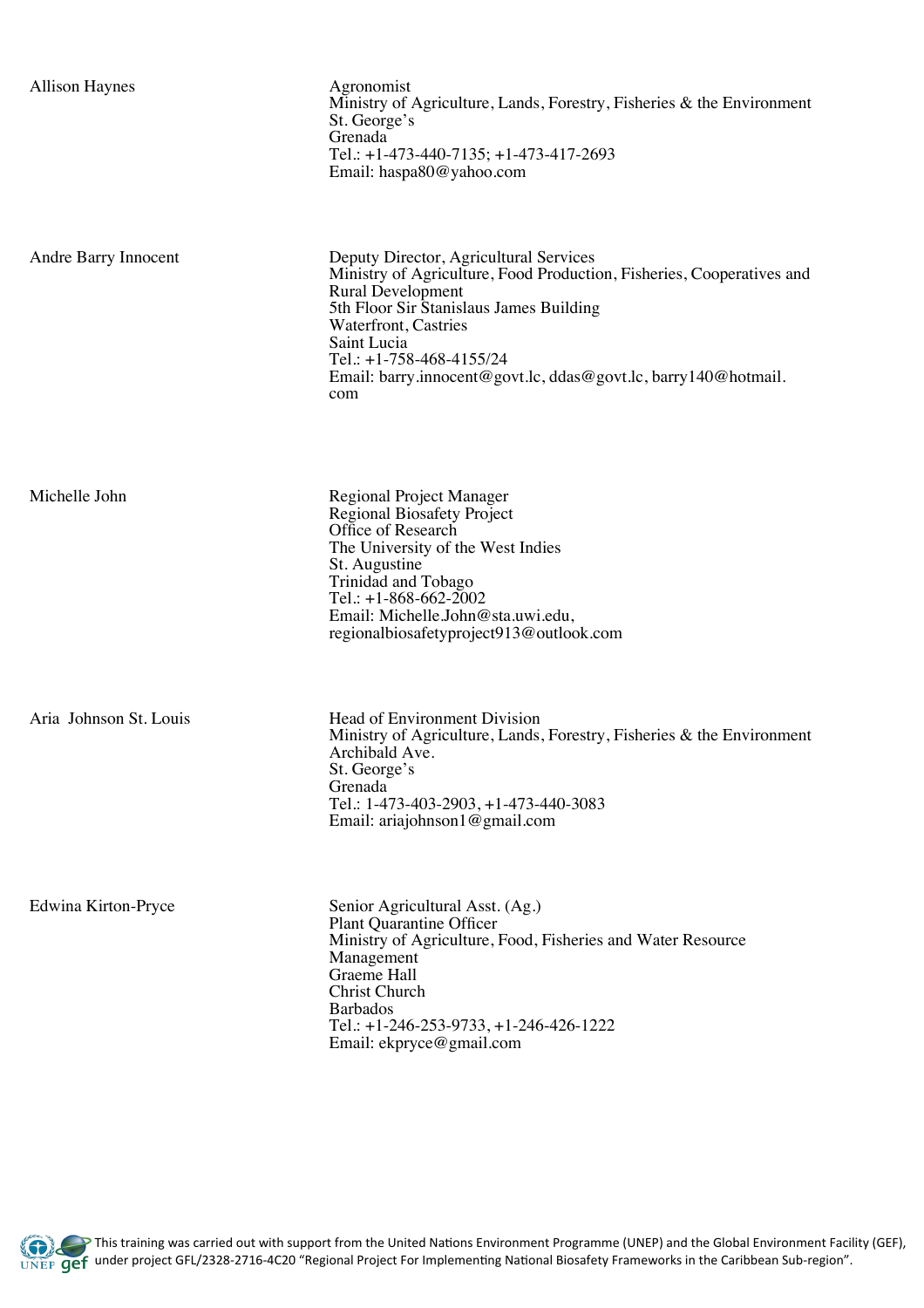| Stacy Rashanna Lord      | Senior Environmental Officer<br>Environmental Protection Agency(EPA)<br>Ganges Street, Sophia<br>Georgetown<br>Guyana                                                                                                                                                                                                    |
|--------------------------|--------------------------------------------------------------------------------------------------------------------------------------------------------------------------------------------------------------------------------------------------------------------------------------------------------------------------|
|                          | Tel.: $+1-592-225-6048$ , $+1-592-691-1053$<br>Email: stacyrlord@gmail.com                                                                                                                                                                                                                                               |
| Samantha Shanique Miller | Senior Environmental Officer<br>The BEST Commission, Ministry of the Environment<br>First floor Charlotte House, Shirley Street<br><b>Nassau</b><br><b>Bahamas</b><br>Tel.: $+1-242-322-4546$<br>Email: SMiller@best.gov.bs, good4ubs@gmail.com                                                                          |
| <b>Marissa Moses</b>     | National Project Co-ordinator<br>Ministry of the Attorney General and Legal Affairs<br>Biosafety co-ordinating Unit<br>Port of Spain<br>Trinidad and Tobago<br>Tel.: $+1-868-489-6227$<br>Email: trinidadbiosafety@gmail.com, mosesmarissa@yahoo.com                                                                     |
| Kemelyn Nezelle          | Pest Management Enquiry Point Attendant<br>Ministry of Agriculture, Lands, Forestry, Fisheries & the Environment<br>De-Blandeau<br>St. Andrew<br>Grenada<br>Tel.: $+1-473-440-0019$ , $+1-473-418-3681$<br>Email: kemelyn6@gmail.com                                                                                     |
| Jonah Davis Ormond       | Registrar, Pesticides & Toxic Chemicals Control Board<br>Ministry of Agriculture, Land, Fisheries and Barbuda Affairs<br>Secretariat - Pesticides & Toxic Chemicals Control Board<br>Dunbars, Friars Hill Road<br>St. John's<br>Tel.: +1-268-462-9191, +1-268-464-4448, +1-268-726-1707<br>Email: Jonah.Ormond@ab.gov.ag |
| Sheddona Richardson      | Student/Intern<br>Ministry of Agriculture, Lands, Forestry, Fisheries & the Environment<br>Darbeau<br>St. George's<br>Grenada<br>Tel.: $+1-473-435-7683$ , $+1-473-422-8500$<br>Email: sheddona1@gmail.com                                                                                                               |

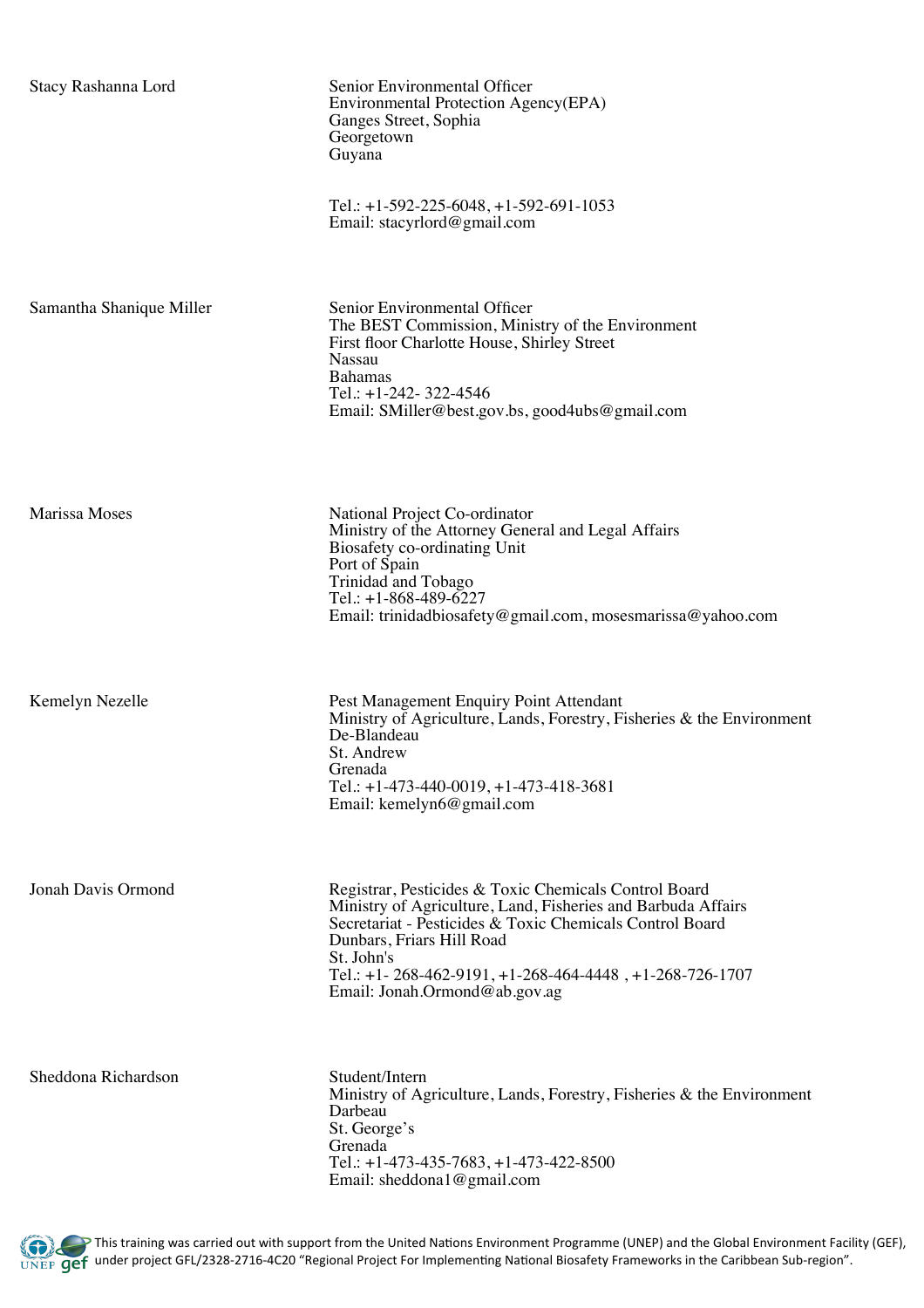| <b>Roland Royer</b>  | <b>Technical Officer</b><br>Dominica Bureau of Standards<br>National Centre of Testing Excellence Building<br>Stockfarm P.O. Box 1015, Roseau<br>Commonwealth of Dominica<br>Tel.: $+1-767-448-1685$<br>Email: rroyer@dominicastandards.org |
|----------------------|---------------------------------------------------------------------------------------------------------------------------------------------------------------------------------------------------------------------------------------------|
| Patrick Rüdelsheim   | Perseus byba<br>Technologiepark 3<br>B-9052 Zwijnaarde<br>Belgium<br>Tel.: +32 93210705<br>Email: patrick.rudelsheim@perseus.eu                                                                                                             |
| Lauren St. Louis     | Spice Agronomist<br>Ministry of Agriculture, Lands, Forestry, Fisheries $\&$ the Environment<br>Grand Anse<br>St. Georges<br>Grenada<br>Tel.: +1-473-458-0064, +1-476-444-7216, +1-476-1679<br>Email: laurenstlouis@gmail.com               |
| <b>Bethia Thomas</b> | Science and Technology Officer<br>Ministry of Sustainable Development, Energy, Science and<br>Technology<br>Caribbean Cinemas Complex<br>Choc Estate<br>Saint Lucia<br>Tel.:<br>Email: bethia.thomas@govt.lc                                |

Joyce Thomas-Peters Consultant Mt. Rush St. George's Grenada Tel.: +1-473-440-5452, +1-473-414-5829 Email: joycethomaspeters@gmail.com

Michael Wach Michael Wach **Consulting** 2708 Hallmark Lane Eugene, OR 97405 United States of America Tel.: Email: michaeljwach@gmail.com